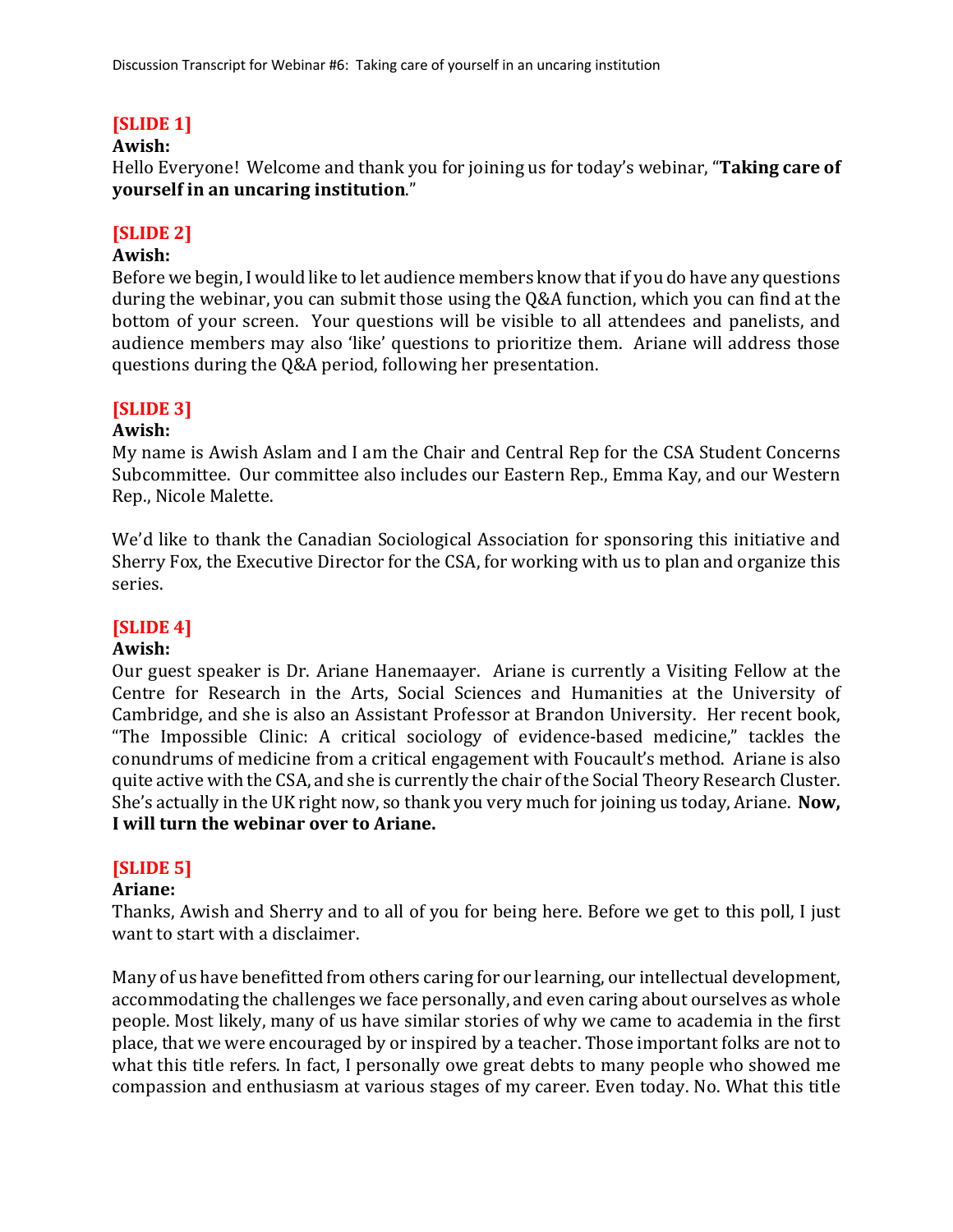does refer to are the various structures and roles and routines that perpetuate within our institution that have caused many of us setbacks and even harms.

I hope you have had a chance to gaze over my obviously not very well-designed survey methodology here. I am wondering which statement you identify with so please take a moment to respond. All right, so we have lots of folks feeling that struggle some days. Oh! Some of you are living your best quarantine life. My hat's off to you - that is wonderful!

## **[SLIDE 6]**

Let's set the stage for why we are here. Over the last 7-8 years there has been an increase in research about us, about academics and their work, and particularly about our mental health. The title of the seminar is borrowed from a Guardian article written all the way back in 2014, when Gail Kinman and colleagues' research emerged on mental health in the academy. Academia, then, was labeled an uncaring environment. And while students and advocates have been pushing for a culture change and changes to workload, economic and infrastructure constraints have not led to institutional change. By all indications, mental health remains a problem at the forefront of higher education at all stages of career.

## **[SLIDE 7]**

So that's why we're here. To cultivate these discussions, normalize it, begin to whittle away at the stigma associated with it, and to offer some strategies around dealing with it and changing the culture. You can see some research highlights here, calls to action to deal with these issues as an institution.

For example, that study by Gail Kinmen and colleagues was done on behalf of the Union of Colleges and Universities in the UK. What they found is that academics have much higher rates of psychological distress than the rest of the population. Later in 2018, there was a study published in Nature where Evans and colleagues found that almost half of the students they surveyed (which was around 2,300) from 26 different nations were experiencing disproportionate levels of depression. What they called for was that it was time for change. It was time to give students stress management strategies because they were part and parcel to any higher education among the recommendations listed.

Ivy Bourgeault, CIHR Chair in Gender, Work and Health Human Resources at U Ottawa, stated that patriarchal environment of higher education makes it unique in that it is "hypercompetitive, masculine environment is not good for men's mental health  $-$  but it's uniquely challenging for women to navigate it." Academics also tend to list anxiety as their primary mental health concern. The increasing pressures on our performance, evaluation, and decreasing job security are among some of the challenges facing academics.

Finally, a recent article by Chan and Purdy in December 2019 in UA lists many aspects of grad school, from the pressure to publish, to imposture syndrome, to financial stress as some of the causes of student mental health distress. And in line with their advice to students and faculty, I hope to contribute to positive change in the academy.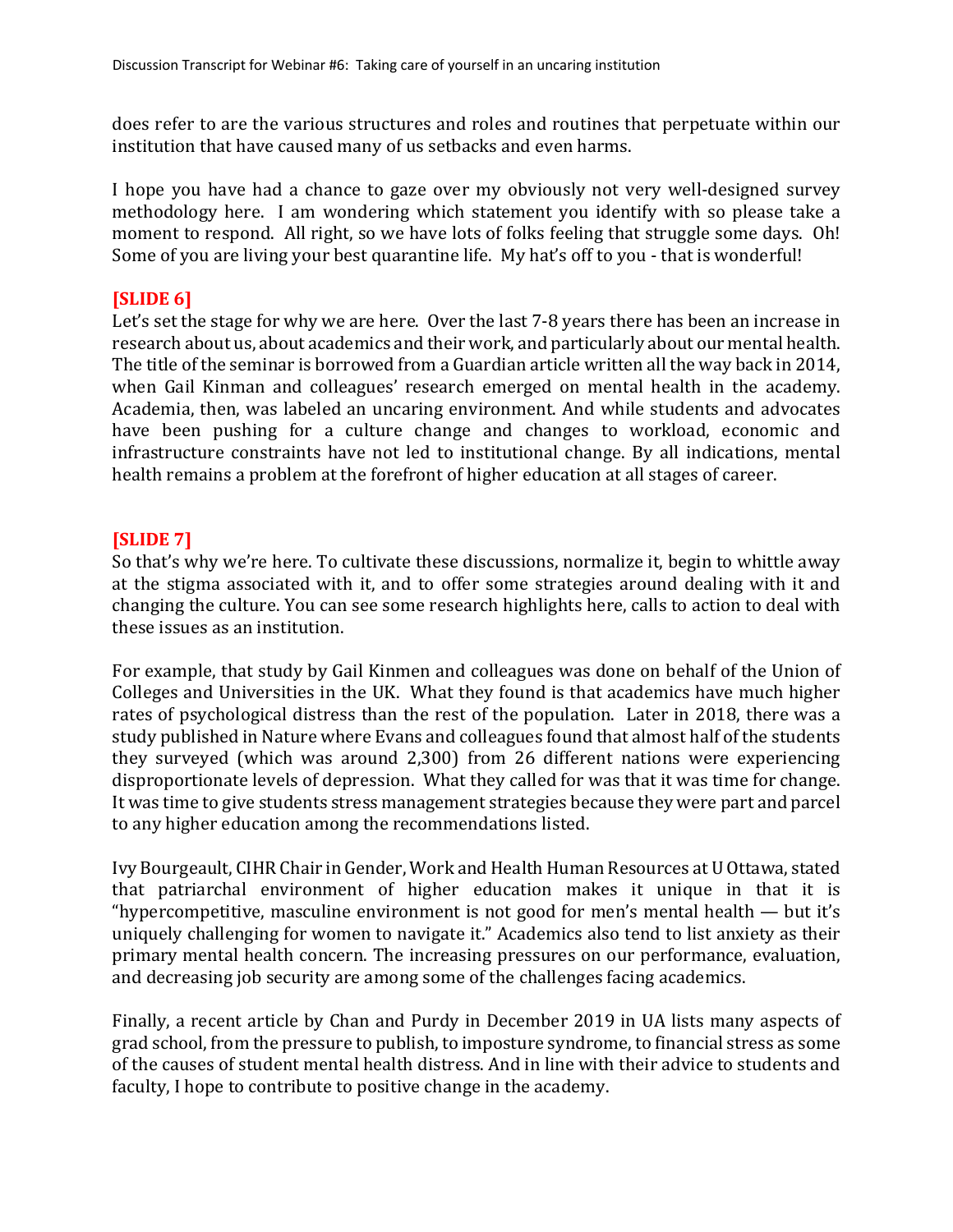## **[SLIDE 8]**

Here is an overview of what we will be talking about today from a basic premise from what I call 'You are not what you produce.' I will then go through a few of the strategies and tactics and then end with broader meta-skill concepts.

- $\triangleright$  Brain-break or brain break
- $\geq 3$ -days now or 3-weeks later
- $\triangleright$  JSN Protocol (Just Say No)
- $\triangleright$  Gettin' real
- $\triangleright$  Self-Advocacy
- $\triangleright$  Coping with rejection
- $\triangleright$  The meta-skillz of learning how you work

## **[SLIDE 9]**

Disclaimer number 2. I am NOT a counselor or clinical psychologist. What I was asked to do here was to talk a little bit about some of the strategies for coping with that very uncaring and stressful environment. I'm just going to speak about some broader strategies and tactics based on my experiences and anecdotes from others.

## **[SLIDE 10]**

Starting off with a big question, "Are you all that and a bag of chips?"

You're sitting in class. In a meeting with your committee. Your exam. Your defense. Wherever. And what if you say something and it's the stupidest thing you've ever said and then everyone finds out that you don't belong here and you just got into grad school as some fluke or that you're the dumbest person in your program or that you don't know what you're doing? Sound familiar? This is a typical scenario for many of us.

Imposture syndrome was a term coined in the 70s and it refers to behavioural patterns that cause people to  $(1)$  doubt their achievements and  $(2)$  fear being exposed for the fraud they believe themselves to be.

The thing about Imposture syndrome is that it is wrapped up in our imaginary worlds: in how we think others see us, and it's tied to the kind of recognition we are searching for. Think of it how Weber did, that our interactions are shaped by our interpretations of others' actions and their interpretations of us. When there is a discrepancy, however, between how we think of ourselves and how others treat us, we try to rationalize it, and this can lead to some debilitating feelings and thoughts. Typically, 'IS' is associated with shame: worries associated with others finding something out about you and they will reject you; fear of being rejected getting kicked out of your program; and anger – being angry with those who you perceive as threatening or fail to recognize your belonging or achievements. Different people will experience these feelings differently. If these feelings are debilitating, I encourage you to seek counselling therapy or to voice your concerns with someone you trust.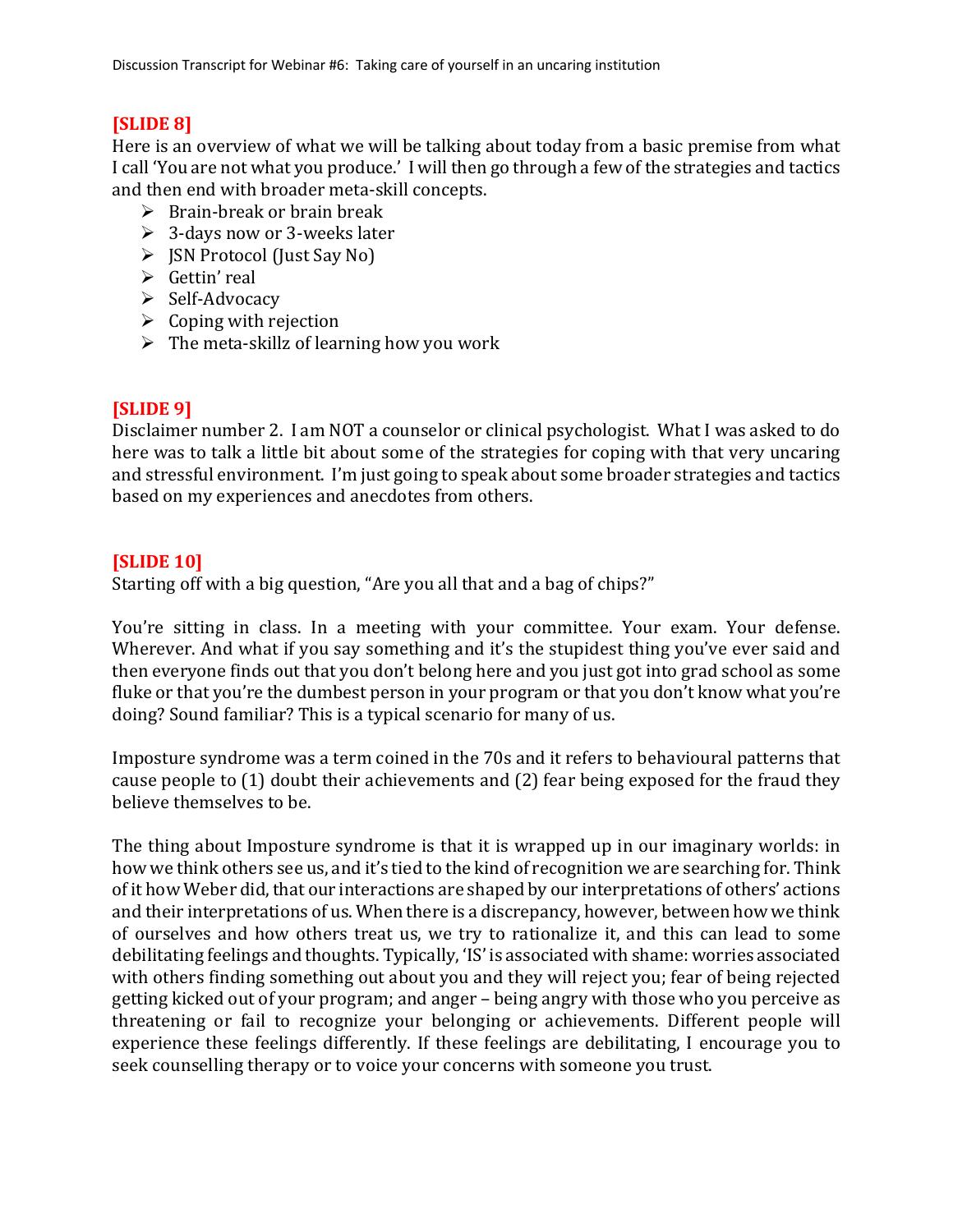In terms of coping with these beliefs when they pop up, and this is based on the things I've observed to be helpful; we have to start from the following premise, which is like a foundational assumption for what follows.

## **[SLIDE 11]**

Here it is: you are not what you produce. That is the fundamental assumption.

Part of your training is being evaluated. As Kevin Haggerty wrote in "how to screw up in grad school" – people are talking about you. But what might have been better said, is that people are talking about YOUR WORK.

It's often easy to conflate the evaluation of our work with the evaluation of ourselves. And I'm not denying the intertwined nature between what we experience and what we write, as phenomenologists such as Max VanManen have written. But what you wrote down is subject to all kinds of circumstances and constraints. Let's be a bit sociological about this and think about an example. The end of my second term of my first year in a thesis stream master's degree was a trainwreck. It was March 30. I was getting over a difficult break-up. I was taking three courses, all of which had major, independent research papers due at the end of term. I was experiencing sexual harassment from a member of my supervisory committee. And on top of that, I was trying to get ready to travel to Portland to present my first paper at an international conference, which was coming up in a week's time. And then I lost my grandmother. It's fair to say that the work I produced at that time was not my best work, as I was struggling with many circumstances that affected my thinking. The thing is that I was so afraid to tell anyone what I was experiencing because I was afraid that they would think that I couldn't handle it. That I would wash out of the program.

## **[SLIDE 12]**

So, there's lots going on in this little anecdotal snippet, but there's a few things that I took away from that time. And those lessons became formative in how I handled the years of grad school to follow and my career. First, the imposture syndrome: I believed at the time that I should be able to handle this, and that if I couldn't I'd be a fraud, the weakest in my program. Our programs tend to let us think that our worth is quantifiable for example, in scholarship dollars, but our humanity isn't what's at stake here. Back then I had this real aha! moment when I realized that my self-worth wasn't tied to my performance. It's just what I was capable of doing at the time.

Be sociological about your judgments: The fact of my situation is that I didn't have the time to do everything I needed to do. What I wished I had done, if I could do it all again, is that I wish that aha! Moment came earlier, and I had told someone, sought out campus counselling resources. I did ask for what I needed, extensions. (More of self-advocacy later)

This might also be a good time to consider the circumstances we're facing as a result of Covid – how can you expect yourself, under new circumstances to be held to the same standards?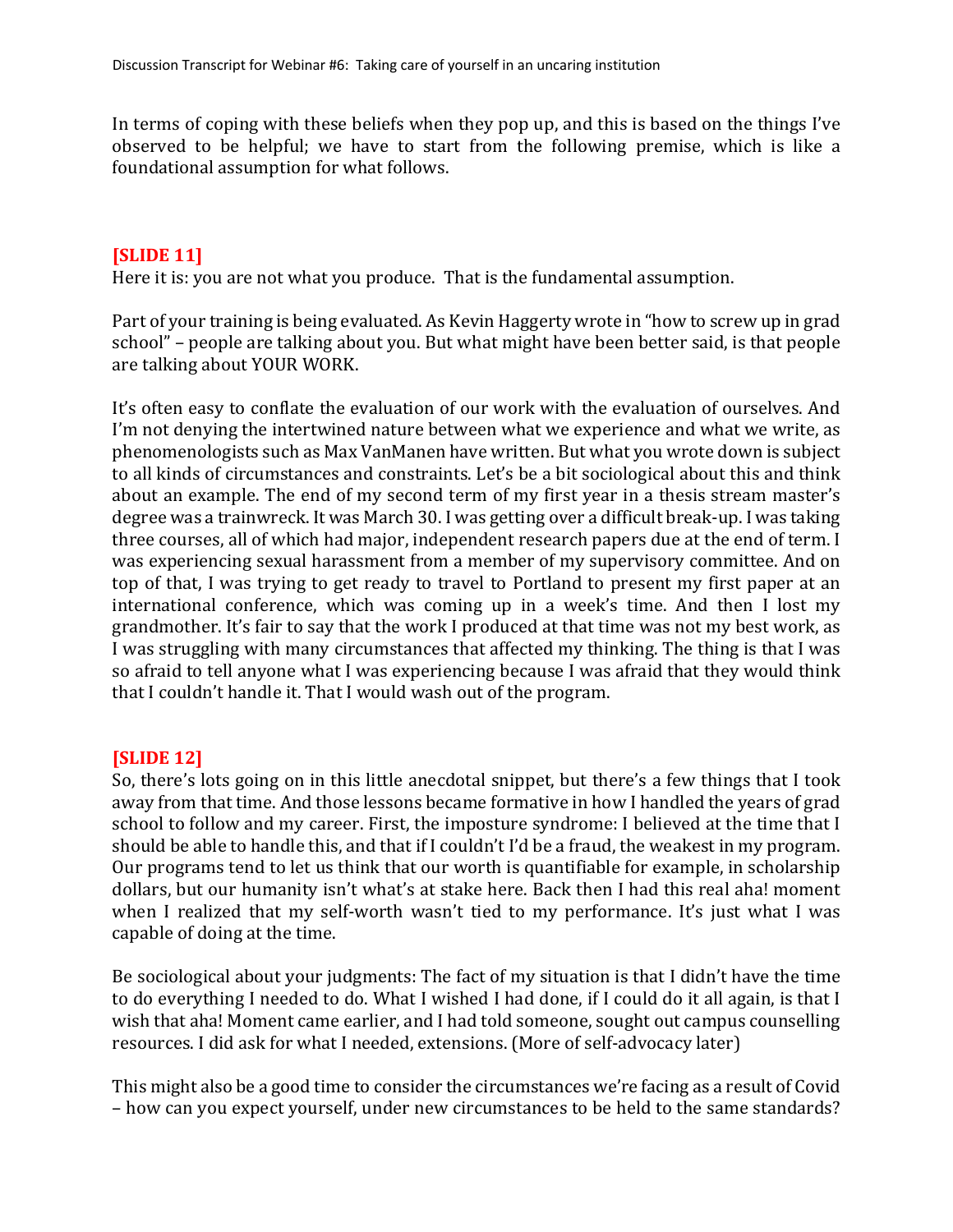To accomplish everything you expect of yourself if you had access to the resources you need prior to library and office closures? You can't.

Which brings us to the last point about handling imposture syndrome and the unique environment of academia: stress from within and outside your program. And this deserves its own little foray.

## **[SLIDE 13]**

Stress is defined by the Canadian Mental Health Association as when our demands outweigh our available resources. Resources can be everything from our time, finances, mental abilities, and others.

## **[SLIDE 14]**

Demands aren't always a negative thing, CMAH tells us. Often, we are stimulated by challenges. That reminds me of the folks who say they "work well under pressure" (this is sooo not me). The academics that I know find deadlines exciting - the final rush as you close in on the end of a project, or the stimulation of working on a hard problem but something that fascinates you. These are all positive things in our lives and probably a part of why we applied to grad school in the first place (the drive and force of our curiosity – lawd knows we ain't in this for the money or the fame). In fact, this kind of stress is what propelled me forward and through the final weeks of writing my dissertation: that excitement of reaching the end of actually doing it.

## **[SLIDE 15]**

The flipside of stress, however, is – and we all know this word – burnout. Burnout comes in many forms, and it can even lead, according to CMHA, to prolonged psychological disorders if we're under stress for too long. Remember those trainwreck days in my MA? That was the first time I experienced burnout. I had all the most common symptoms, fatigue but poor quality of sleep, anxiousness, difficulty concentrating to finish my papers. Physical and mental symptoms. Remember that finding from Bourgeault? Academics often over report anxiety compared to other professions. What I wish I had done was take a break.

## **[SLIDE 16]**

Much of the research on academic mental health highlights the normalization of the stress and pressure of academia. One of the main things that I noted during my PhD was the culture of talking about how much work we have and how we're so stressed out all the time but how much we've managed to do in spite of it all, etc. – you know the "humble brag" stories. It was almost a joke that all of us were sleep deprived but also somehow getting scholarships and submitting papers. It felt so unhealthy and a major trap. My impression at the time was that my cohort and the others before and after me, were performing some kind of academic habitus that integrated the exploitation of our mental health with some sort of norm – as if the one who took care of themselves was somehow less deserving of accomplishments than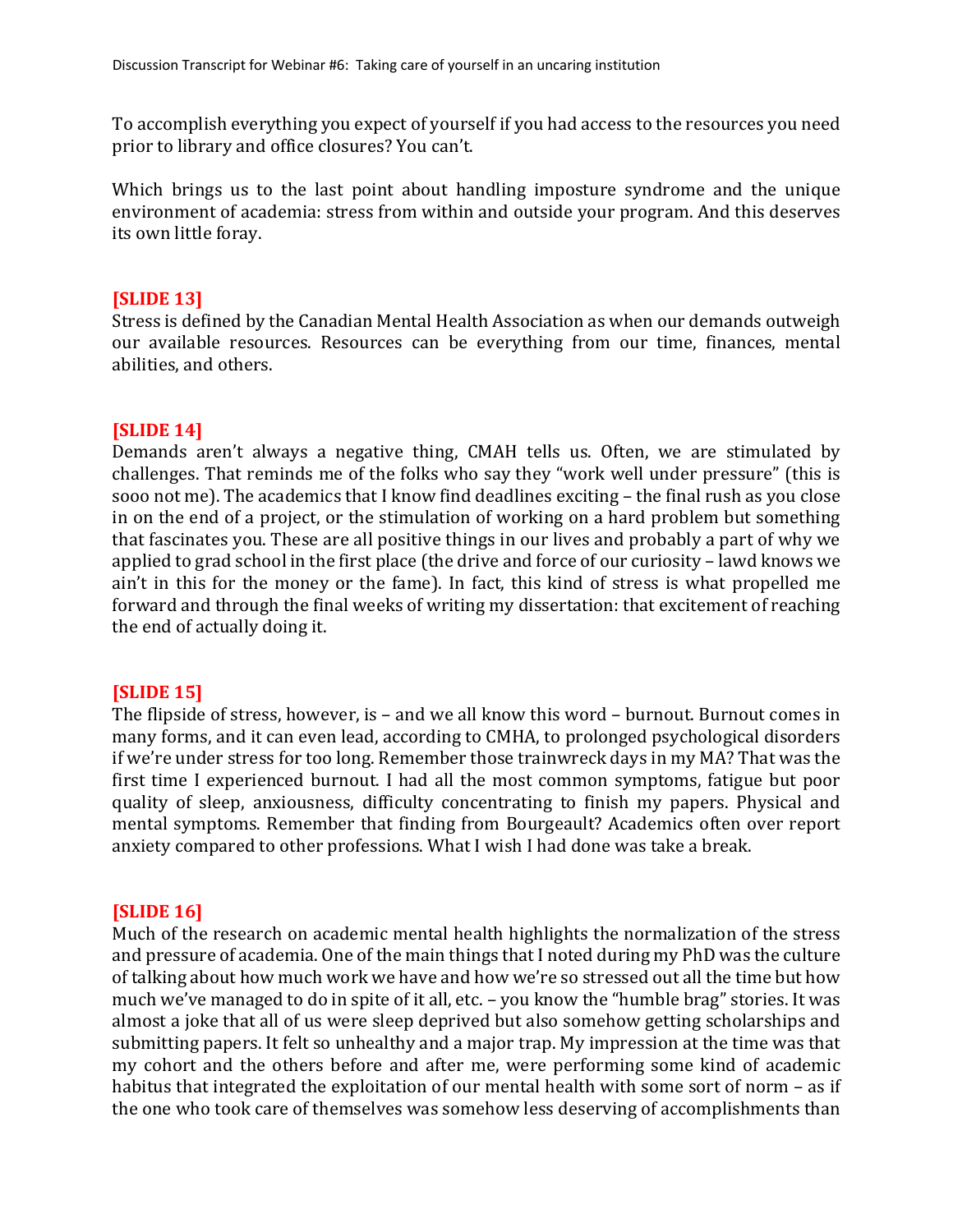the one who worked more hours or was perpetually unwell all along. Frankly, I loathed being in these conversations. Before I discuss the strategies, I use to set boundaries between myself and others, first, I want to tackle this pressure, and its normalization by offering some professional strategies to how to manage stress and pressure. This first section explains some of the strategies that I've seen work for others and myself, and it's part of a premise of working in this institution that means caring for yourself.

## **[SLIDE 17]**

The first strategy to dealing with stress and pressure is this little diddy I call brain- break or brain break. The inflection here is a little cheeky and in no way to aims to undermine the severity, difficulty or challenges of dealing with mental illness which I know first-hand. But the fact is that if we don't rest, we are at higher risk of psychological distress and disorder. This strategy is based on the premise that you, your health matter the most.

## **[SLIDE 18]**

One of our primary resources as academics is our brain – that organ in our skull with the capacity for what we call "rational thinking" and communication between other systems in our bodies. Sleep. Remember that thing that we normalize getting very little of? Poor sleep hygiene can be a vicious cycle. Conversations I regularly have with my brain go something like, Brain, we need to sleep to have the resources to deal with all our obligations and the things we love, so why do you not sleep and then it's worse?

## **[SLIDE 19]**

This is a vicious cycle so it's really important to try and establish some good sleep hygiene routines. There is not a one-size-fits-all strategy here.

Google strategies for sleep hygiene (infograph). I realize that all of us will have different caring responsibilities and/or access to space. I try to keep my sleep space separate from my work space. When I was writing my thesis, I used to live in a studio apartment. My bed was directly across from my desk, where I worked from home. I would wake up in the middle of the night with things I needed to do that day or following week - or worse, that I forgot to do already! Sometimes I would get up and write an email or a paragraph with an idea I had. At the time I romanticized it as part of the normalization of bad habits we do so often  $-$  that I was some whiz at writing in my sleep. But really, it was taking a toll. It was hard to get consistent sleep, and my mind would swirl and race while I tried to sleep. Eventually enough was enough and I found an office on campus where I could work. It played a major role in separating my work and life habits. This worked for me but experiment and look for other online suggestions to improve your sleep.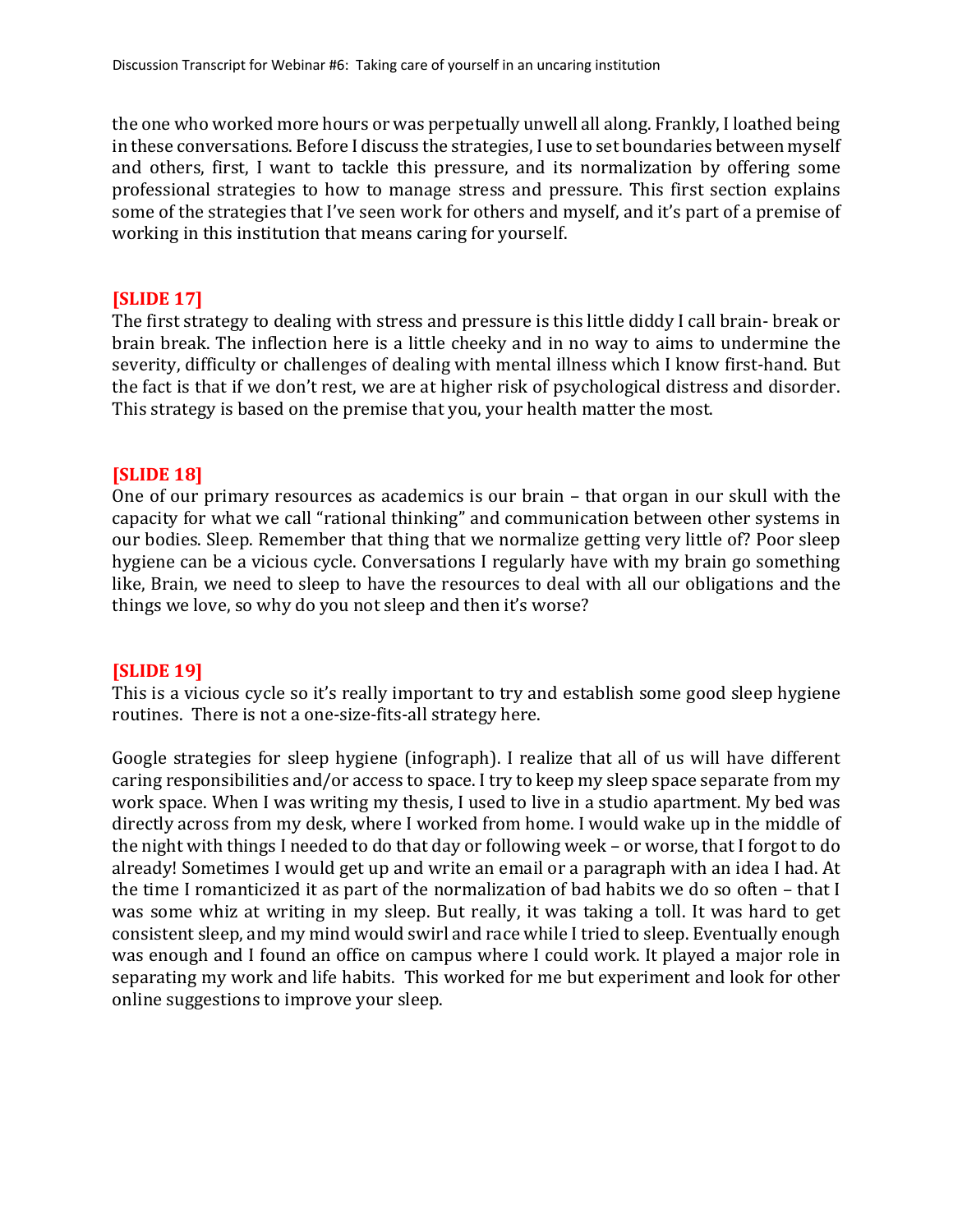## **[SLIDE 20]**

Other tips for success include planning breaks for yourself in order to give your brain time to rest. That means not doing tasks like checking emails, or being in front of your computer, or reading dense or assigned texts. For me, I even refuse to talk about work with others when I'm in break mode. Lately, I've been spending time doing nothing. Like actually nothing. No phone games, no mediation, no tv, literally doing nothing. Just petting brubru or staring out the window or sitting outside. For you, you may be ok reading fiction or watching your fav reality show guilty pleasure. Whatever it is, find it and schedule it. And importantly...

Be disciplined. Make a schedule and stick to it. This may mean having a conversation with your supervisor or manager about whether you will work outside of normal business hours. Finally, you're more likely to do the things you enjoy. So, do something fun.

This is one of those tasks that has limited immediate gratification. It affords you longevity rather than rewards. When you feel exhausted and anxious, those are more like negative feedbacks to tell you to do more resting. The positive outcomes of doing rest regularly is that you will feel able to keep trucking rather than some immediate sense of glory, as I've found it. 

## **[SLIDE 21]**

Of course, our bodies have limitations and sometimes our schedules run us aground. This little strategy is something I came up with during my PhD,  $3$ -days now or  $3$ -weeks later. This was my sad calculus of how much time I was really sacrificing for self-care. Basically, it works like this: first signs of a flu – I could take some Tylenol and show up for my TA office hours, but that would make things worse. What my body was telling me is that I need rest. I need rest and sleep and soup and all those nice things you do for yourself when you feel unwell. I found that if I kept putting those things off. I would have a cold from hell that would drag on forever. Or, I would burn myself out and lack any motivation for weeks just because I didn't take the break when I needed it. One of my symptoms of burnout is when I notice that it takes so much longer to do simple tasks. When we're at our peak performance range, we can accomplish a lot because we can focus. But those levels of productivity or creativity require our health. This question (above) about short vs long term gain is a consequence of our immediate circumstances, what resources we have and that includes time and our bodies. Remember that you have to be well to do what you love (including your work and all those other obligations - caring for yourself or others). These decisions come with big choices sometimes, like choosing to be late on that deadline or letting students down when cancelling your office hours. But you can do your best work or be the most helpful only when you yourself are well. To paraphrase Neitzsche, diet matters more to people's philosophy than what they've read. You need to be well to do well. In today's lexicon: live your best grad school life.

## **[SLIDE 22]**

How do you do all this? JSN – Protocol. Just. Say. No. There will be times during your program and your career that you will have to push. You know what your body needs, taking time for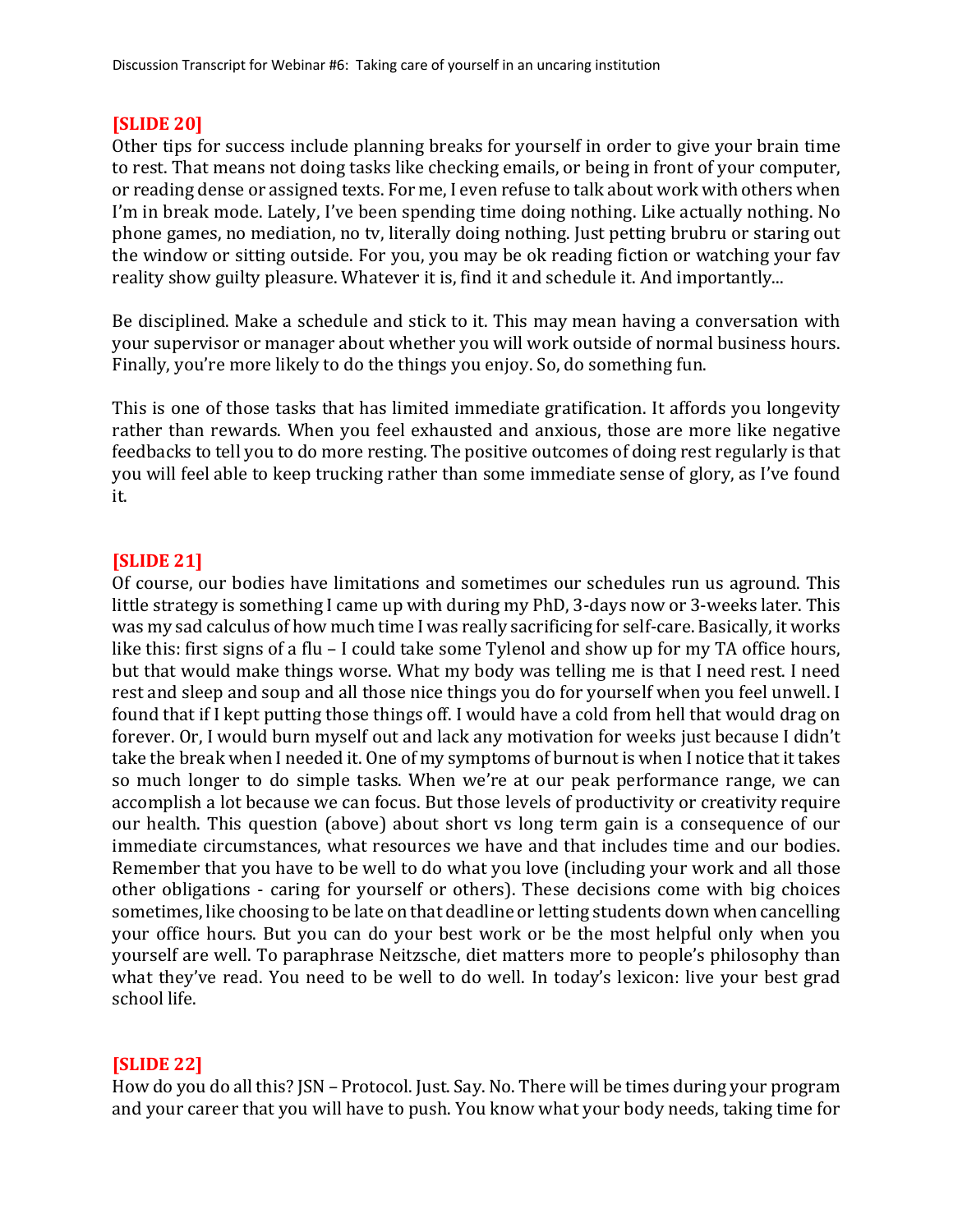brain breaks, to eat well exercise sleep etc., and there are only so many hours in a day you can physically and mentally work. That means leaving things aside or not taking on new commitments. Goodness is this ever the hardest one to do, for me. The first time I started deploying this technology was in the last two years of my PhD when I was in the final push to write and submit. I had some teaching assistant duties, which took up some number of hours of my week. And I had other deadlines that had spilled over from other projects. But I had to make a hard choice to let people know I was unavailable until after a certain date and to not get involved in new opportunities. We often think that we have to be yes people in academic life. Not just for perceptions of our character but also to build the cv and so on. Part of doing that is saying no. Showing you can get shit done, to deliver on those things, and that means sometimes saying no. JUST SAY NO TO GET SHIT DONE.

So, putting these to task requires another set of skills. John Hamilton from the University of Leeds refers to the burnout phenomenon that is unique to academe as "significant disengagement". Often, Hamilton found, academic staff lack a sense of potency over their workload and sometimes don't feel in charge of it. So, how to take care in that environment.

## **[SLIDE 23]**

In order to self-advocate, you first need to get real. I know I'm probably dating myself mega here by making a title that sounds straight outta saved by the bell or fresh prince, 1990s gurl fo'lyfe, but I mean this slightly more ontologically. What capabilities and resources do you have? And how can you respond? Taking care of yourself and advocating for your health means setting boundaries. First, let's discuss boundaries with others.

Here's another 'don't-do-like-Ariane' story: I remember having an RA position in my first year of my PhD where every few weeks I'd receive a frantic email from the project supervisor "I need five sources on X right away". Sometimes it would even be late at night. (First mistake could be checking my email that late - yelp review one star.) Likely the PI didn't intend for me to do it late at night, but the fact is that the urgency triggered my anxiety and my imposture syndrome and other things. One of the things that would have helped this relationship thrive rather than be anxiety- inducing would have been if I set boundaries and expectations upfront during the RAship and what would be reasonable and most successful for working together. Boundaries are ways that we create space to care for ourselves and our well-being. Boundaries form the access points we create with others, to our bodies, our emotions, our time, and many others aspects of living. When you set boundaries with others it's to let them know that you won't answer emails outside business hours and / or that you would be better at your job if you had two days to accomplish an RA task, to take my example. And you don't need to explain why. Another example of setting boundaries with others is related to one of the questions that I received ahead of time: how do you advocate for the culture of the department that you want to see? I did this a great deal during my PhD. I refused to talk about work at the pub. I would be happy to speak with my cohort and peers about their lives, their struggles, their feelings, problem-solving about supervisory relationships and others, but I didn't want to engage in any of the hype and stress-inducing humble not-so-humble brags about who got what award or submitted what paper for publication. I didn't want to give others access to that mental energy required for me to deal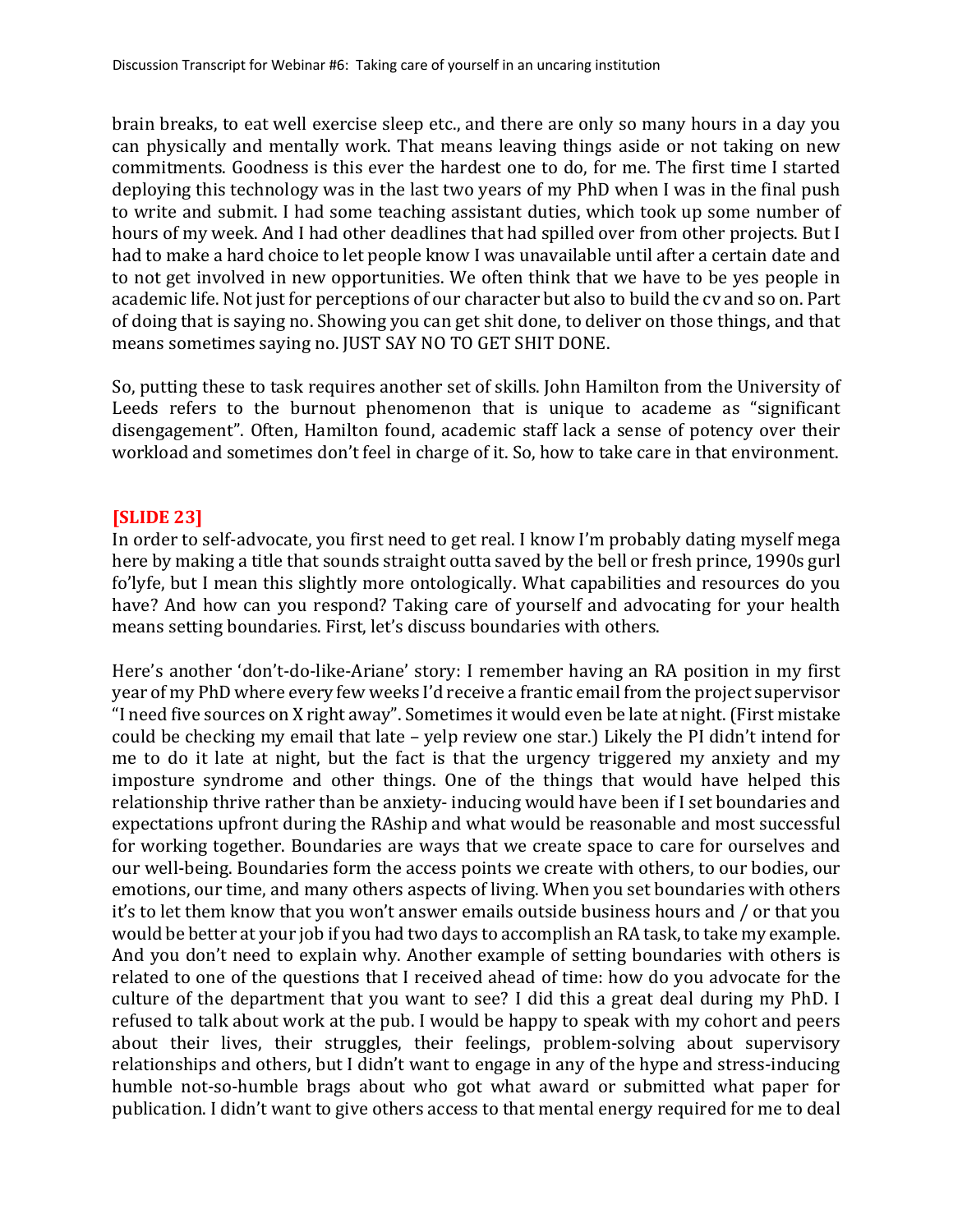with the anxiety of it. I guess I was success at this because I remember that in my last year of my doctorate I presented my research at the sociology graduate conference and afterwards people came up to me and said, you know, that was the first time that I heard about what you do! We could be friends and supportive without talking about work and that was the culture I wanted to engage in and create for myself.

Which brings me to setting boundaries with yourself. In addition to letting others know your capabilities or time management boundaries, you also will need to set those boundaries with yourself. This was something I didn't learn until recently in my career. I remember being a student and feeling guilty when I took a vacation because I wasn't working, and wishing the rest of the time that I had actually taken a break during the vacation (stay-cation included!). If you decide you will take one hour a day for brain-break, respect that boundary for yourself. Respect that you need to take that time to care for yourself. This skill also means that you need to get real with yourself and acknowledge when you're running outta gas - when you need help or resources from others or the program and when you may even need to take a leave of absence from any teaching or research or program duties. Getting real: there may be times when you don't have the mental energy or the time to accomplish what you want and need to do in a way that promotes your health. That's a time when you need to set boundaries around what you are capable of, taking three days or however much time you need, to rest and to say no to the things you can't manage.

## **[SLIDE 24]**

Once you're getting real with yourself and others, and becoming aware of your unique needs, you can begin to advocate for what you need to succeed. Most programs want to see you succeed. Ideally, student rates of completion are budgetary considerations for departments, so by a little loose deduction, that means you too.

Part of advocating for your needs is knowing what they are and clarifying them and justifying them. In my experience, good administrators and mentors want to take care of their students so long as they have the resources or funds. So, clear needs and costs. Do you need some funding to pay for your CSA membership? Send an itemized invoice and say that it's necessary to broaden your networks and opportunities to present your work and learn about what trends are at the forefront of the field. Being kind, diplomatic, and grateful always goes a long way, too. reasonable asks - but always ask. BTW the same goes for negotiating job contracts!

We tend to individualize the responsibility of our progress to ourselves. But that doesn't always have to be the case. Ask for what you need to succeed and ask who to ask. When I was a grad student. I wanted to attend an international conference but the costs were more than I could afford. When I asked for funding support, I was only able to get a fraction of the costs covered, so I asked where else I could apply for funding. My grad program coordinator knew of so many more resources and pots of funding and where to look - I would have never found those things myself.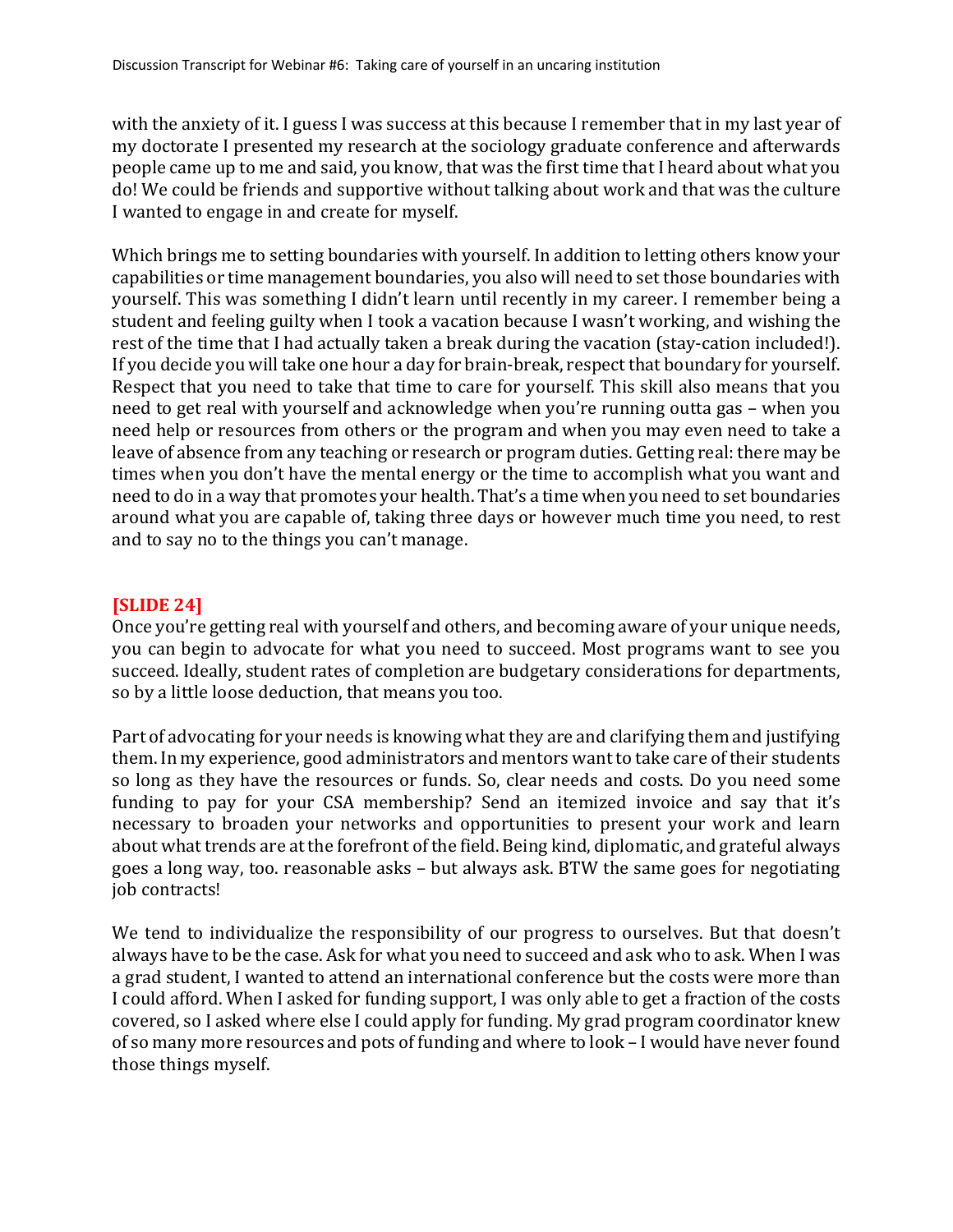This one is tricky, and it co-exists with privilege and entitlements (perceived and actual). So, without getting into the nitty-gritty of that analysis - although we could always certainly discuss that later on – the point of this is that if you believe in what you're doing, the need is clear, and well-justified, there are always loopholes, alternatives, and dollars waiting to be found. The diplomacy involved in this tactic is paramount, because the character judgments that are laden with misogyny and discrimination are abound within the university (like all places of work). Learning the ins and outs of the institution, utilizing the resources and resource pathways, the organization of awards, timelines and applications will serve you to get creative. Often people are busy and don't have the space or time to find a way to make things work for you outside of their one budget line. Coming to others, to whom in your program you are making an "ask", with real solutions goes a long way and keeps the conversation going. Don't forget that creating demand is also information for the institution, learning what students need to succeed is a benefit to everyone. Chances are that others would benefit from your work. Remember that advocating helps make things better for others. Share your strategies and success. Tell each other what resources you use, how you negotiated, make things better for every cohort after yours.

## **[SLIDE 25]**

Coping with rejection. Why is this under self-advocacy? Because beyond dealing with the feelings associated with rejection (which you should definitely talk about with your shrink or someone you trust), you can find ways to advocate for yourself through response to criticisms and disappointments. Remember how I just said that justification is an important part of advocacy? You're going to have to hear no a lot through your degree and into your career. The adage if you can't stand the heat get out of the kitchen is a gloss for the circumstances that put us there, but getting real, yup it's hot. There are many Nos and fewer Yeses. 

So, it's important that you develop listening skills. This seems strange to write here, since we spend most of our time listening and reading, but this is paramount. Why are you hearing no? Why can't you get funding? Is there nothing left in your department's budget? Find a different budget. Is your candidacy examination being pushed back due to more revisions of the proposal? What is in question? One of the things I learned to do in grad school was to listen. I hear the comments and the reasons and I make an evaluative judgment. This skill really became central as I moved toward my candidacy and it prepared me for a lifetime of responding to comments and rejections. I remember being in a long back-and-forth at one stage with my committee. They kept telling me that I needed to change the design of my study – why wasn't I going to do interviews if I was studying doctor's judgment? I realized that I needed to listen to why they thought that. What did they understand about my object of analysis that I needed to clarify? How could I justify that a historical analysis could be carried out without interviews? I realized that instead of being told no, I could make what I was doing better, I could justify it to them and convince them.

My first experience submitting a paper to a journal was rough. It was desk rejected. After the initial disappointment feelings passed, I realized that I wanted to know why. I wrote back to the editor. I told the editor that I was a junior scholar and had written the article for that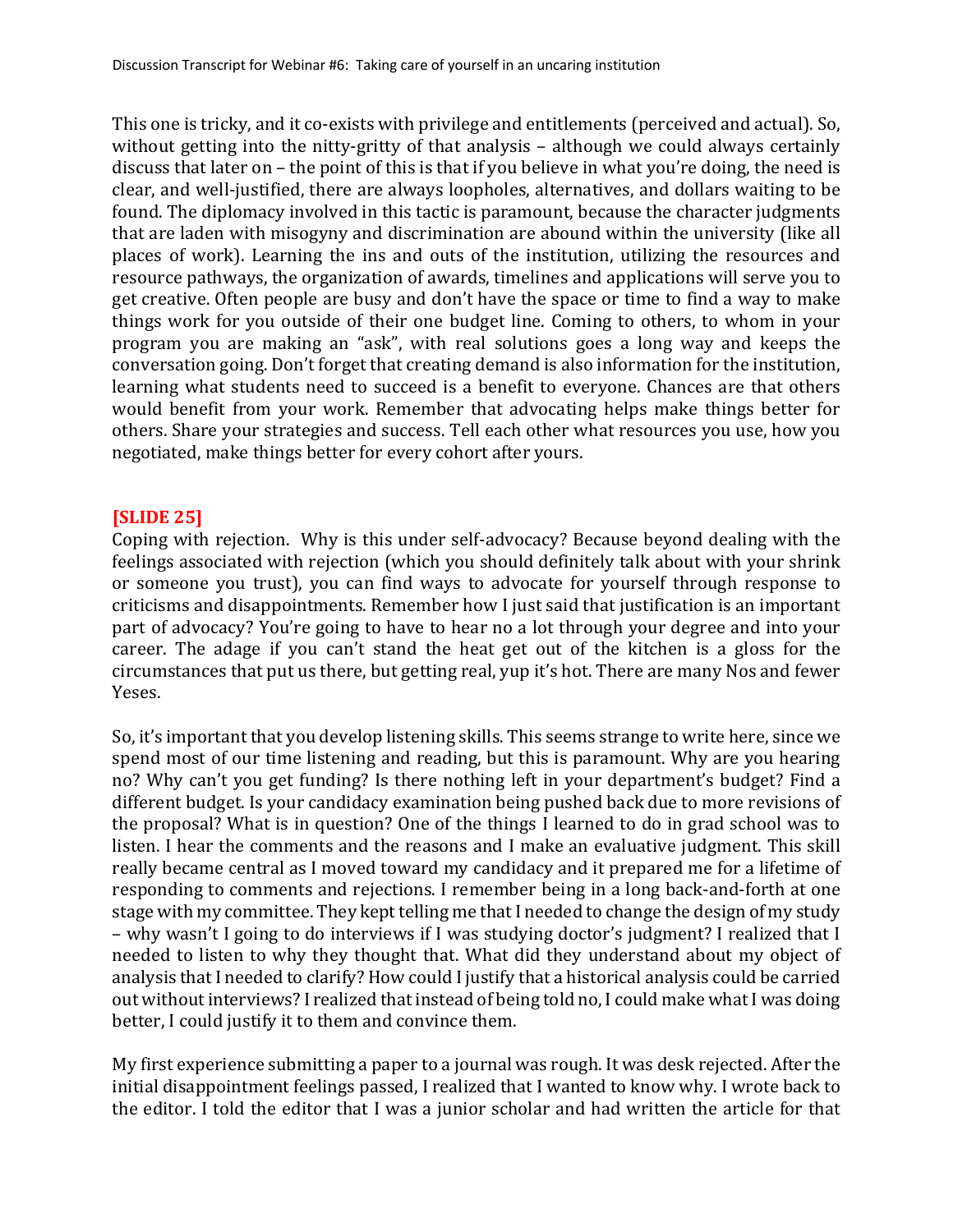journal, that I had responded directly to debates launched there, and I would welcome any advice to improve. It still didn't end well for me, but I advocated for myself even after the rejection. I eventually took the editor's advice, revised and submitted the paper elsewhere (and it was later accepted).

### **[SLIDE 26]**

The last part of this presentation is probably the most important. I probably buried the lead as my journalist friend would say. If I leave you with anything, I hope it's this. It's What I'm calling the meta-skillz with a  $Z$  – of learning how you work. What are meta-skills? They are the set of abstract strategies that allow you deploy the specific skills like JSN and brainbreaks and getting' real.

Your career is likely to be carried out in different spaces, places, cultures, work environments, with different tasks, workloads, and other life obligations, responsibilities and events (moving, caring, loss, challenges, life stuff!). You've probably already had to change locations to start your program. Studying for your comprehensive exams is different than writing your thesis. These tasks actually require quite different levels of concentration and different outputs and different rhythms of working. You will have to adjust many times over the course of your career to new circumstances and duties. SO you need to learn how you work, you need to learn the strategies to adjust and to deploy tactics of self-care.

You will need to think about this at two interrelated levels: existentially and cognitively. Existentially: where does working feel good? Office? The couch? Coffee shops? Bars? How much sleep do you need to feel focused? Cognitively: how long does it take you to answer an email, to read an 8,000-word journal article (different types might take different amounts of time, dense conceptual work vs medical science output), and how long to write a paragraph? What conditions do you think best under? Quiet? 20-minutes on 10-minutes rest? Loud music? With friends for moral support? Writing groups? In an office? At your table? I tend to quantify all my tasks.

Knowledge of your capacities will help you organize your time. This could be trial and error. Check in with yourself and journal at the end of a two-week period. How did that feel (tired, good etc.)? How long did it take? Tasks completed, best conditions. Getting to know what works and reflecting on that will help you learn about how you work. For example, my partner does all creative work first thing in the morning. It's when my partner feels most awake, concentration is high, and the "creative capacities" work. The afternoon is for going to the library, going to talks and events, reading papers, doing emails. I'm totally different. For me I have to take care of all necessary administrative tasks like emails and working to deadlines of the day as a priority. I can't deal with creative work until I've "cleaned my inbox". It's a major distraction to me to know that there are tasks hanging over my head. I also find that it gets me in the "thought to page" mode where I have to write something out in an email, say, and so I'm already focused when I get through the list and can just focus on my creative work. It's like I trick myself into writing.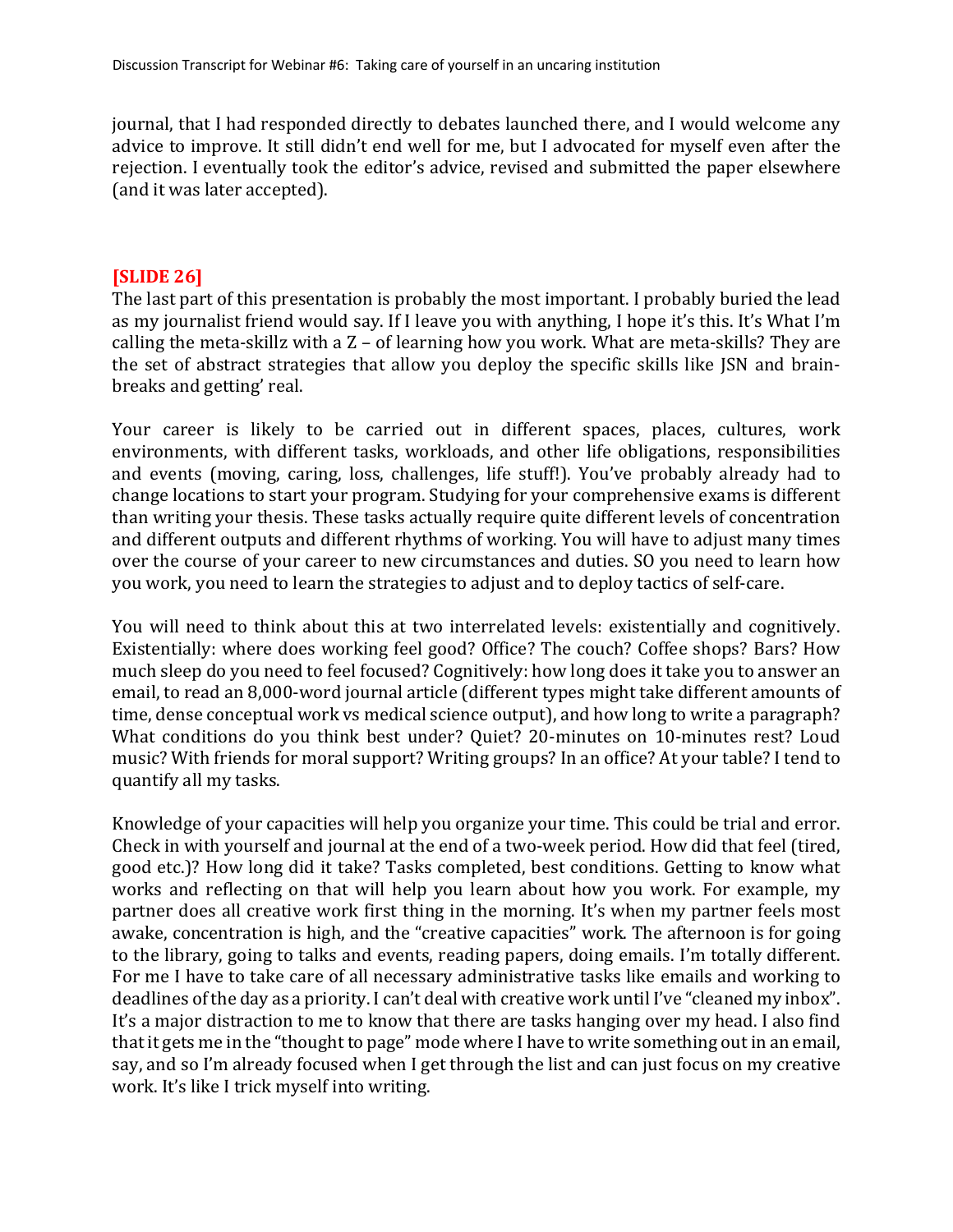Everyone always says time management is key – well, they're freaking right. And we had so much feedback asking about this before our webinar today. We have so many pressures -and other people's deadlines, not to mention caring responsibilities and other things -- that time management is kind of a must in this world. You need to know how much time you have and what things need to be done. What deadlines are flexible and which ones are hardfast (like that SSHRC post-doc app). I can't hold all these things in my head, so I list it allll out. So in order to show you how I do this I took two perhaps embarrassing photos of my own planner to show you how I do this. Embarrassing because recently someone said "you have a day planner in paper! Cute" And I felt like maybe I was still living in 1995....

## **[SLIDE 27]**

OK, first up is the month. I make lists of everything I need to do that month. I map out all the months of the year, and things move around as the year progresses. Sometimes deadlines get moved back, some tasks are ongoing, some new opportunities get added. But this is what I learned to do since grad school. If you want to finish in a year, how many weeks do you need to write each chapter? Know that you will need wiggle room. This also helps me visualize when busy periods are coming up and when to deploy JSN.

## **[SLIDE 28]**

Then per week. I LOOOOOOVE me some to-do lists each day. Making a little box for myself and crossing it off. I live for that rush. So each day I work towards these things. Lots of days those boxes stay empty. And sometimes entire months have to be reorganized because I was sick, I had an unexpected obligation, I had a new opportunity come up. Whatever it was, there are many things that shift. When this whole covid thing started for us in England back in March, let me tell you that day square had ONE thing in it. It was like, "write an email to so and so" and that was it. It's all I could muster as I coped with a changing world. Once I got used to checking that single box, which let me tell you took me almost two weeks at the one thing only situation, then I started to get in a groove and find a new way to work from home. Because I had the general idea of how to work, I could plan and slowly ease into the new normal. Or at least I had the metaskills to adjust.

## **[SLIDE 29]**

If you can't work in a way that allows you to meet your progress goals and what productivity means to you, it's time to seek support. That might be financial – needing some bursaries or a dissertation fellowship so you can get off the teaching treadmill and GSD. If you need resources like an office or access to software, hardware, whatever, it's time to make reasonable requests to admin. If it's a resource related to your program and accessibility, talk to those administrators or the faculty of grad studies. Whatever it is, support and resources are there to help you, ideally. You aren't taking advantage of the system in a negative way by asking for what you need to succeed. Use the resources, and ask for help when you need to. (We could return to Covid challenges in  $Q&A$ )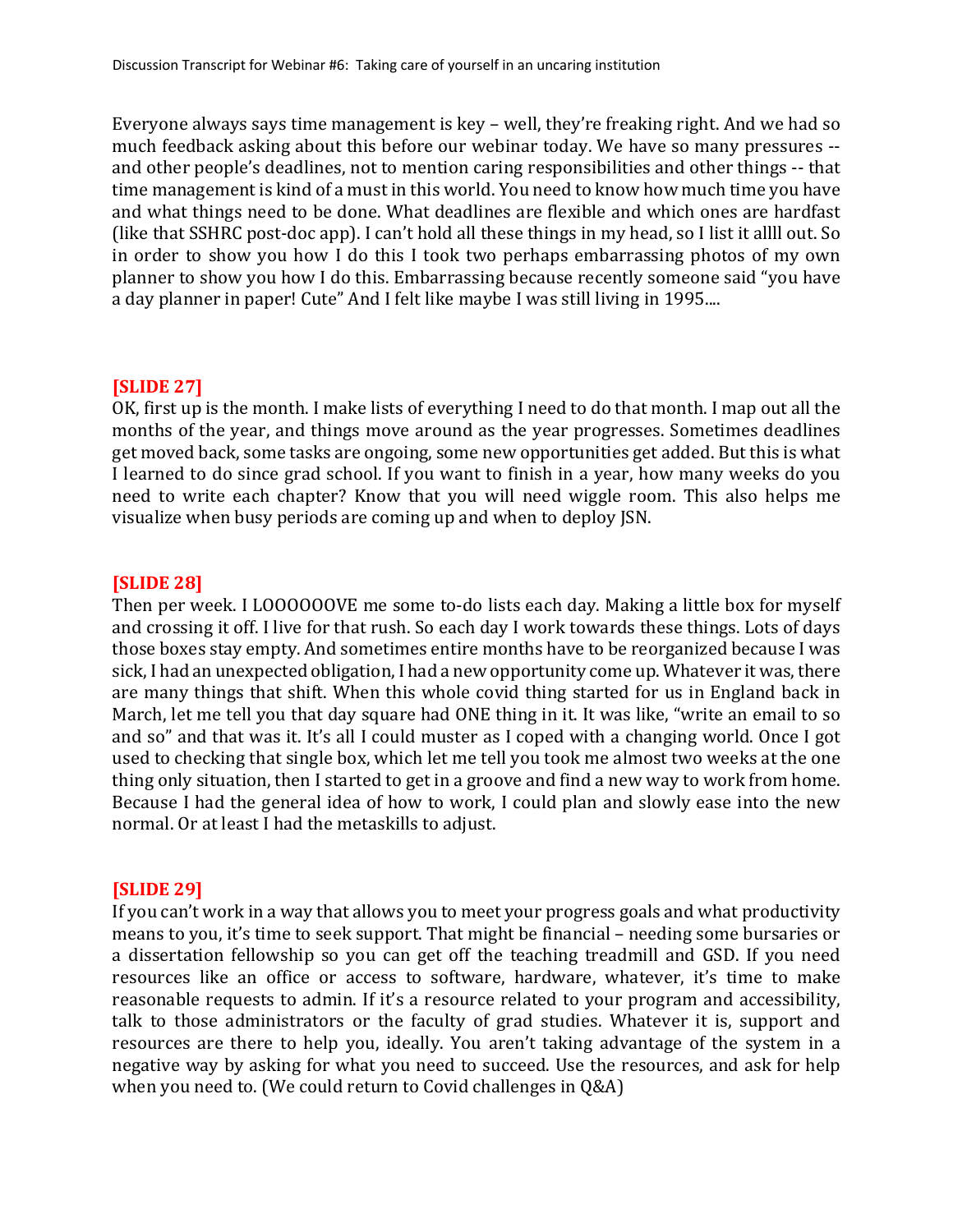# **[SLIDE 30]**

And lastly, don't forget to celebrate every little accomplishment! This business is difficult, so you need to pause and recognize how far you've come. Even Socrates said the traveler needs to turn on their path every so often to see the distance travelled. So celebrate, dammit. Those who know me know that I'm the kind of person that popped a bottle of champagne the day I made the title page of my dissertation (the document was faaaaaar from finished, but that title page needed celebrating). It's those little recognitions that help you cope with the pressure and sometimes thankless small steps that make up the whole of your journey.

# **[SLIDE 31]**

## **Awish:**

Thank you, Ariane, for that excellent presentation. It was really, really helpful with a lot of practical tips. We are going to turn to the question and answer stage. I will read questions from the audience members as well as those we received in advance.

## **Question:**

How do you navigate working with others who have different styles or work differently? I am like you and need to get admin things done before anything else but my advisors are not.

## **Answer:**

That's the million-dollar question! I was just talking to colleagues about this recently. I think every time you collaborate with someone, even on a project together, you are back in that meta-skillz kind of zone. You are trying to figure out, how did they work, how do I work and what is the overlapping part of that Venn diagram where we can really excel. Having conversations about expectations. Do you expect the other person to only put their best work into the drafts that you are sending back and forth, letting people know that you can't look at it for a week, communicate how often you will meet, etc. Develop broader kind of strategies. Figure out how you all work (recognise that it will be different with different people) and discuss expectations. This takes some courage especially if there is a hierarchical imbalance; student, junior and senior scholars or RA and supervisors, etc. That is a really helpful strategy and almost every University has a grad program policies which requires that you have a conversation upfront with your RAs to define tasks and duties. I know that this is the case in my institution as well.

Ask questions about the project timeline, your colleagues' schedule, task assignments, division of work, etc. Know that there will be trials and tribulations and you can always complain about the other person's work habits to you partner at home! That last bit is a joke by the way!

## **Combined Questions:**

How do you suggest we reach out to departments and/or advisers when we are struggling? Do you have any strategies that you recommend to build solidarity among students?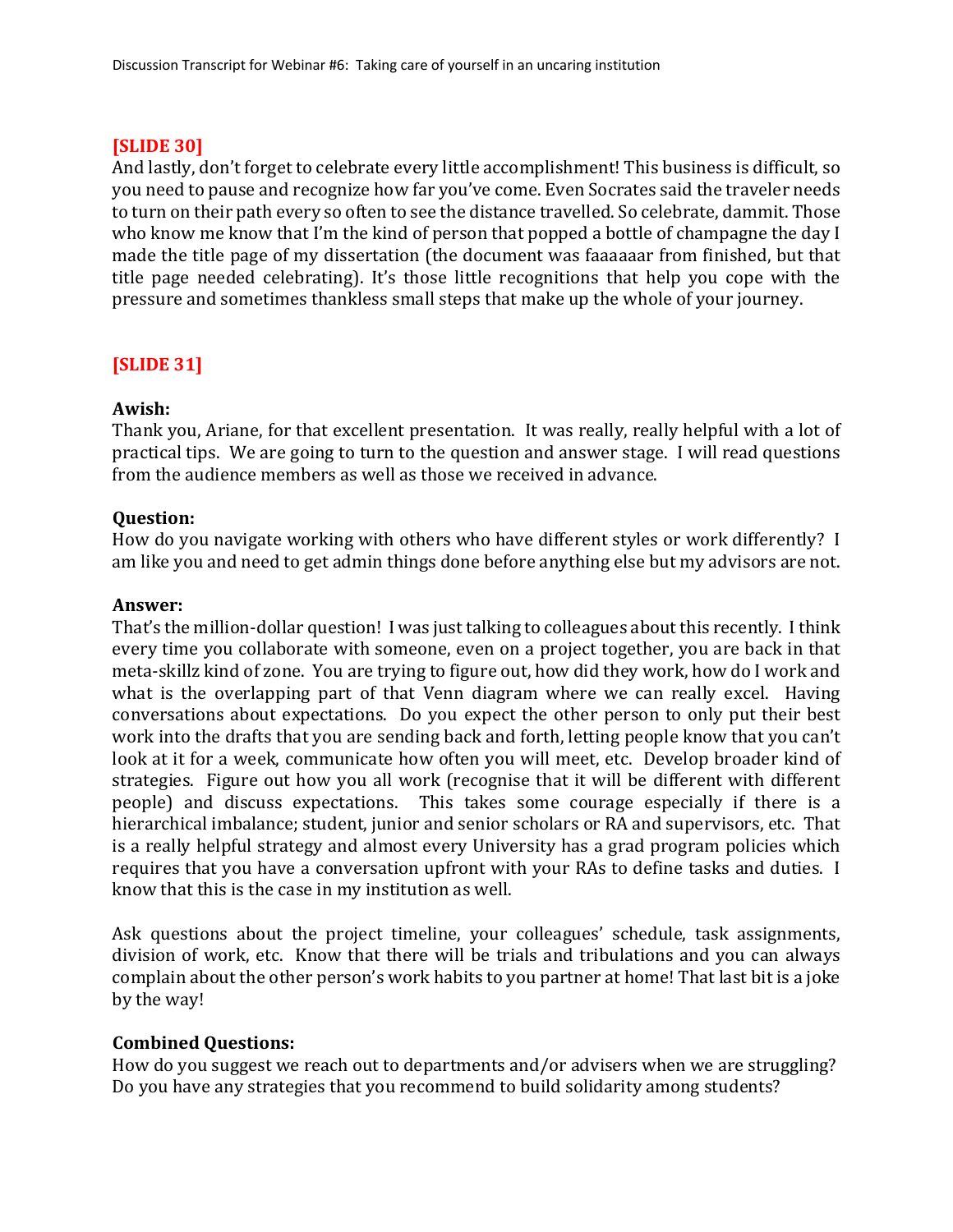## **Answer:**

I wish I had the gumption during my grad program - I told you about my trainwreck days... The struggle is real. There are days that you have a bit more courage than others but I think it is actually really important to remember that everyone wants you to get your work done and for you to succeed. That is why you were admitted to the program - because they believed in you. So, when you need support to succeed (even if it is a break) communicating that with your supervisor is really important. I think we always feel like we have to have a good reason but we don't have to communicate our reasons. We can say "I need to take a paid leave of absence. How do I apply for that?". If you feel that you can trust your supervisor on a personal level, then let them know that you are struggling. Explain what you need and what kind of supports or resources would help you succeed.

I was the worst kind of grad student I am pretty sure because I would go and work in my little hidey-hole and then get to a crisis moment and call my doctoral supervisor on the phone. Fortunately, she was an amazing rock star! She would try to help me. However, it would have been better if we had regular meetings set up in advance to stay on top of the situation or boundaries around emergency phone calls. If you trust your supervisor, don't be afraid to ask for support because they want you to succeed.

With respect to building solidarity among your student cohort, I would be happy to discuss if anyone wants to reach out to me. It is good to sit down together and discuss your common experiences and struggles to determine what support or resources would help. Clarify your collective interests. Then decide what is the best medium to communicate those interests and accomplish your goals. Do you approach the administration by writing to the chair of the department? Or maybe request a mediator from Graduate Studies to hear your concerns and ideas for resolution. Either way, bringing clear solutions allows you to have conversations about your objectives and what you'd like to see change.

This is what we are experiencing.

This is what we want to accomplish.

These are our ideas/solutions.

What kinds of support or resources can the department offer?

How do we go about arranging that?

## **Question:**

Do you have any suggestions for how to deal with institutional racism in the workplace?

## **Answer:**

I recommend reaching out to build solidarity among your peers and find any support that you can. Maybe a future webinar on this topic would be useful. Discrimination, as I mentioned earlier, is abound in every workplace but I feel radically unable to strategize about this topic.

One example of building solidarity among students occurred a couple of years ago. International students were concerned that the government of Manitoba advised academic institutions that there would be no tuition caps. Many students could no longer afford to continue their studies in Canada. I advised them to start a conversation among eachother to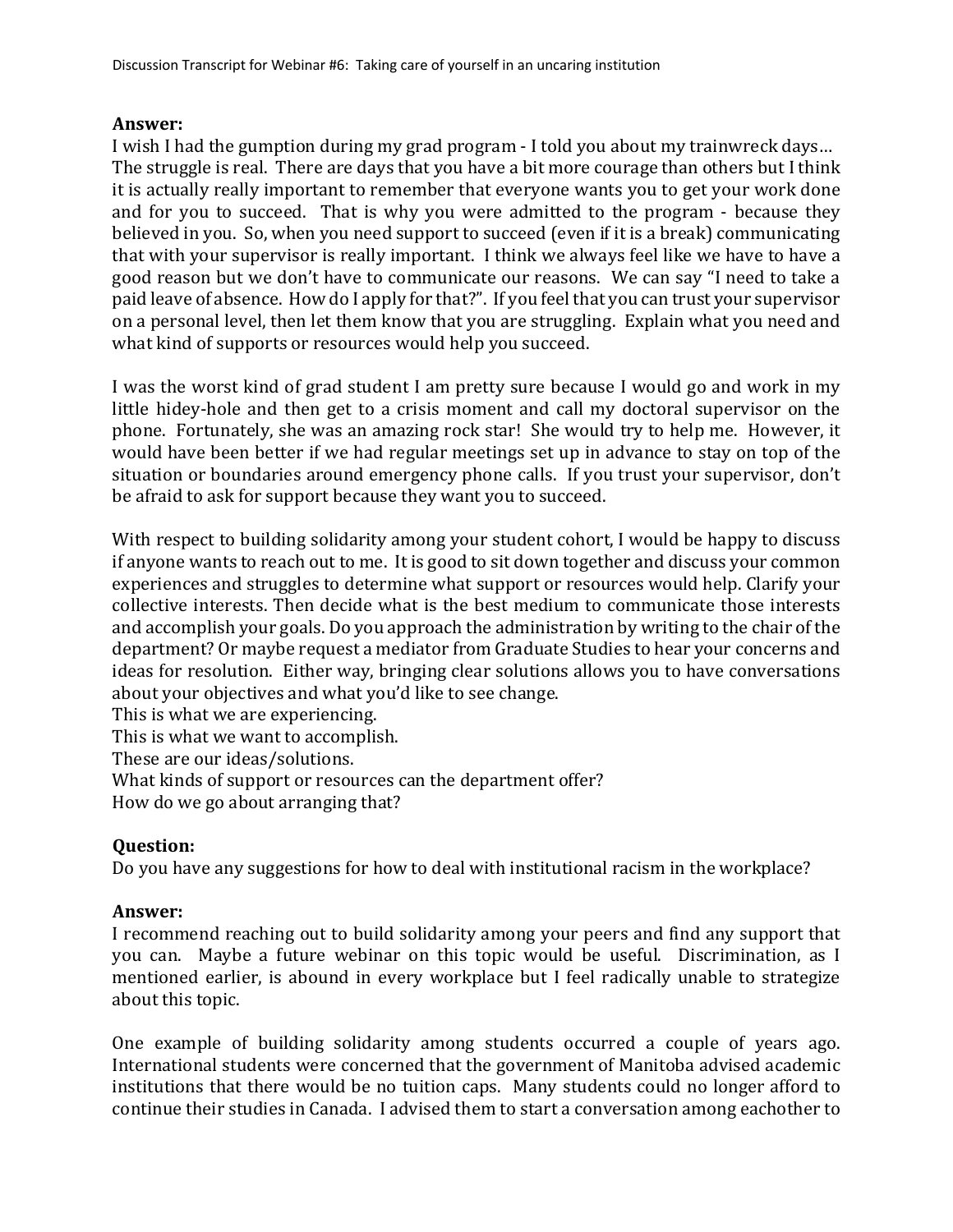coordinate their experiences and concerns. I was then able to provide them with data evidence from our department. Figure out what is needed, what are the collective interests, what are the resources required. Hopefully, there will be those in the department that create a safe space for you to work on that.

### **Question:**

Part of the mental health issues I find comes from the productivity normalized at an imbalance of the individual. With mental health, PTSD, anxiety and depression, and dissociation can all swirl and compound each other which causes people to go into survival mode. The message I see here is that kindness to self is a way to  $(\text{re})$ balance yourself.

My question is, how do we forward that practice of kindness into the institution so the solution isn't only at the individual level and individually led?

### **Answer:**

Whoever you are, yes! What you just said - a 100% yes. A lot of people who have heard me speak about my research know that I really get frustrated about health promotion and how it is responsibilizing at the individual level. I hear you and I am here for you but all that said, how do we create change? We are having these conversations in the academy as students, administrators, professionals, and people are actually studying the effects. Yet at the same time, we are seeing economic constraints and institutional constraints. In my humble opinion, the situation is not one such that we are in an environment that is facilitative of change. We just don't have the social conditions. We are not at that current historical conjuncture (to use a very Marxian way of thinking about it) to see any other kind of change other than actually cope. Even in my cheekiness (it's hot in the kitchen), I am trying to think about how I can cultivate change from that individual level. Participating civilly, voting, etc really matters. Having those barriers removed matters. Going to your student union or academic professional union and sharing that data and story actually does give some institutional force behind your faculty/student associations to advocate for change. When I advised not to take 'No' for an answer, I meant that you should enlist the other person you are trying to advocate to. You are enlisting them in the problem-solving process. "This is what you told me and I think these are the alternatives." When you have those conversations, you are enlisting the responsibility of the institution at those touch points which are the hidden background assumptions. Go to those people who have authority, who have access to resources that you can apply to. Enlist them in the conversation so the onus is not just on you.

## **Question:**

Could you please speak to how to stay motivated in a PhD program given the uncertainty and long-term impact of Covid-19 on the labour market especially university positions for junior researchers and professors.

## **Answer:**

Not speaking professionally but as a human self, it is really hard taking care of yourself and not pushing yourself to do more than you are capable. If you feel unmotivated right now that's OK. Even when I was going through grad school, I was very anxious. I felt a crunch